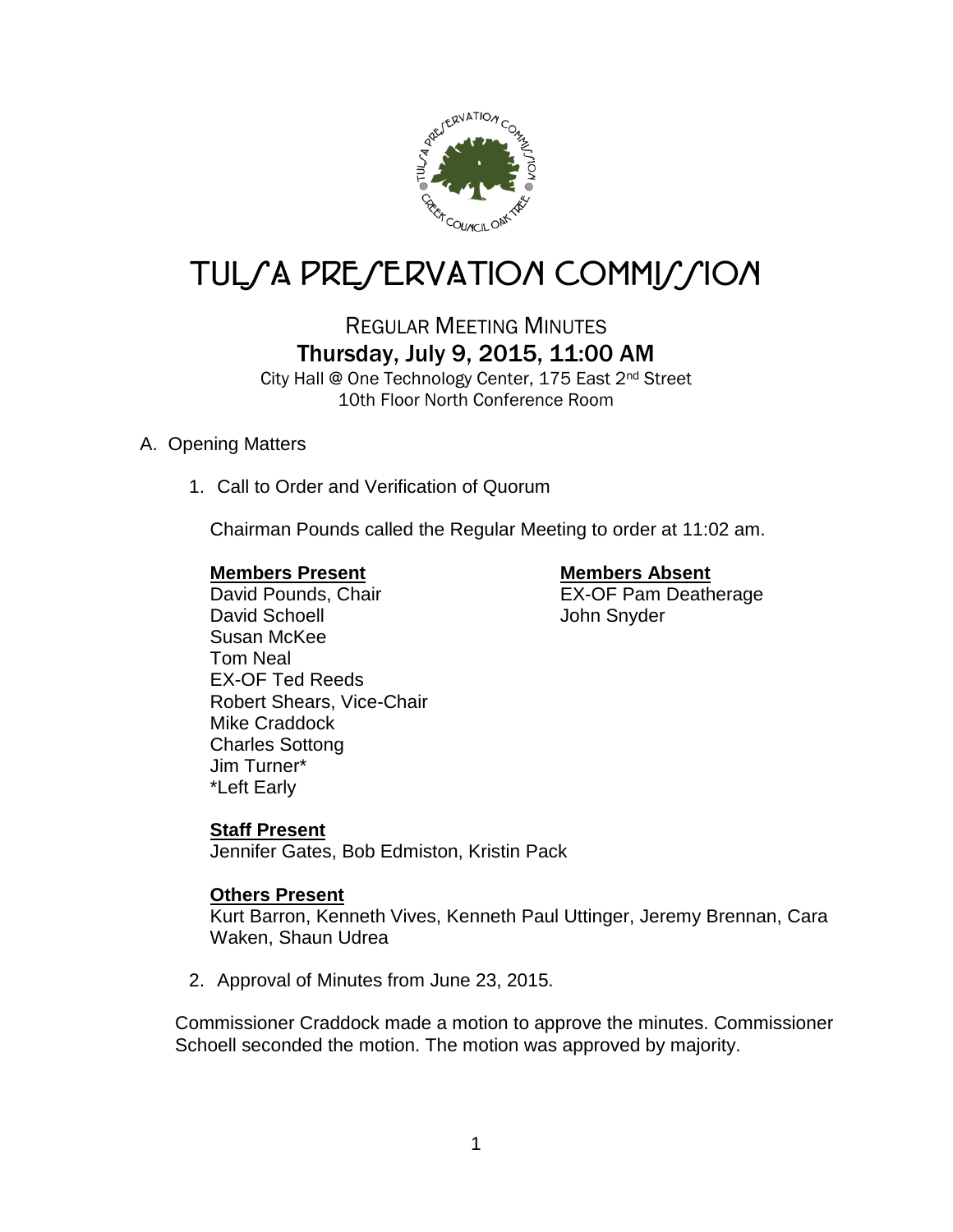### **Vote: Meeting Minutes June 23, 2015.**

### **In Favor Opposed Abstaining Not Present**

1. Pounds Shears Shears Snyder

- 2. Schoell
- 3. Craddock
- 4. McKee
- 5. Neal
- 6. Sottong
- 7. Turner

4. Disclosure of Conflicts of Interest Commissioner McKee stated she held a conversation with applicant, Cara Waken, about taking her application to COA Subcommittee.

- B. Actionable Items
	- 1. **COA-15-31 / 1864 E. 17th St.** (Yorktown)
		- Applicant: Cara Waken *COA Subcommittee Review Date: July 2, 2015* Request:
		- 1. Construct addition to the rear of the house according to plans submitted *Work started without a Certificate of Appropriateness*

Staff presented the application to the Commission and the applicant, Cara Waken, was present at the meeting. Commissioner Neal presented the COA Subcommittee report. The applicant stated she believed the addition was exempt, and TPC Staff and the COA Subcommittee helped her with the process.

Commissioner Turner asked the applicant if the slope and depth of the eaves match the existing house. The applicant stated the slope matches the existing house. Commissioner Turner asked the applicant if the roof of the addition goes underneath the existing roof. The applicant stated the roof does, but it doesn't obstruct much and will not have a large attic since it is a small addition.

Commissioner Craddock made a motion to approve the application. Commissioner Schoell seconded the motion. The motion was approved unanimously. Guidelines cited: B.1.1, B.1.2, B.1.3, B.1.4, B.3.1, B.3.2, B.3.3, B.4.1, B.4.2.

# **Vote: 1864 E. 17th St. (Yorktown)**

| In Favor |                                      | <b>Opposed</b> | Abstaining | <b>Not Present</b> |
|----------|--------------------------------------|----------------|------------|--------------------|
|          | 1. Pounds<br>2. Shears<br>3. Schoell |                |            | Snyder             |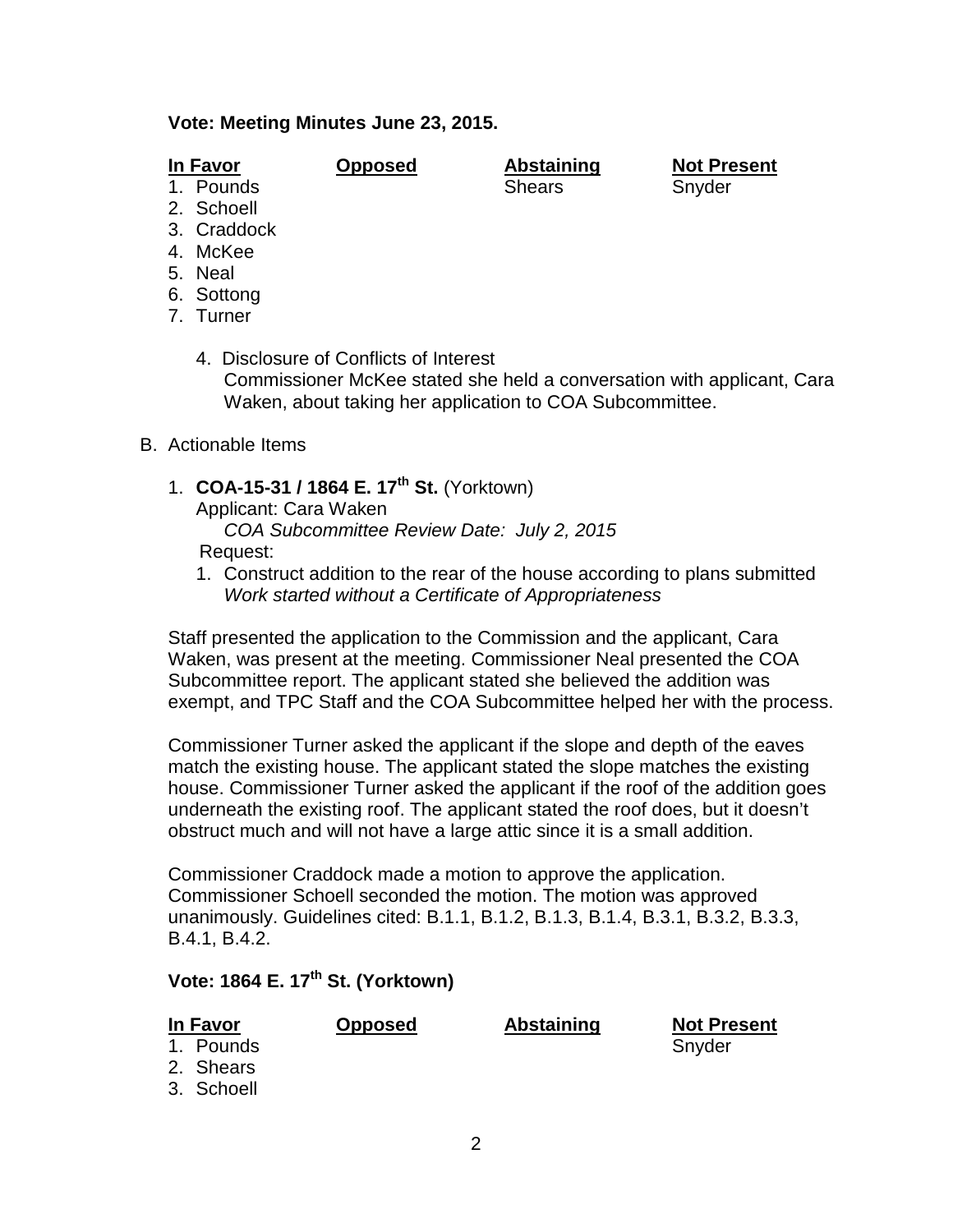- 4. Craddock
- 5. McKee
- 6. Neal
- 7. Sottong
- 8. Turner
- 2. **COA-15-28 / 1008 N. Denver Ave.** (Brady Heights) Applicant: Jeremy Brennan

 *COA Subcommittee Review Date: July 2, 2015* Requests:

- 1. Reconstruct porch according to drawing submitted (Brick pier reconstruction approved by Staff 6/30/2015)
- 2. Replace two non-original, wood windows with five-over-one jailhouse, wood windows with matching wood trim
- 3. Remove Fascia trim from the structure and replace with fascia trim based on original design

Staff presented the application to the Commission and the applicant, Jeremy Brennan, was present at the meeting. Commissioner Neal presented the COA Subcommittee report and stated the COA Subcommittee approved the plan as proposed.

Commissioner Turner asked the applicant the extent of the masonry work being completed on the property. The applicant stated the brick pier on the south remains in good shape, but the two piers by the stairs will have to be rebuilt. The Commission asked the applicant if the stairs will be rebuilt. The applicant stated the stairs remain in good shape but will be repaired.

The Commission asked if there are any photographs of the property prior to the survey photo in 2001. The applicant stated the oldest photograph in his possession shows the porch enclosed. Staff stated they could not find an earlier photograph and search building catalogs dating from the estimated time of construction. Staff stated they have worked with applicant and scraped old paint to see the age of the wood and found the box columns have a support inside. Commissioner Neal asked if the photograph the applicant has, shows the missing bracket on the north side. The applicant stated he can go back and look at the photograph. Commissioner Turner asked what the applicant planned to do to the concrete blocks on the lower steps by the sidewalk. The applicant stated he planned to remove them.

Commissioner Neal made a motion to approve the application. Commissioner McKee seconded the motion. The motion was approved unanimously. Guidelines cited: A.4.1, A.4.2, A.4.3, A.4.5., A.4.6, A.4.7. A.4.8, A.5.4, A.6.1, A.6.2, A.6.3, A.6.4.

### **Vote: 1008 N. Denver Ave. (Brady Heights)**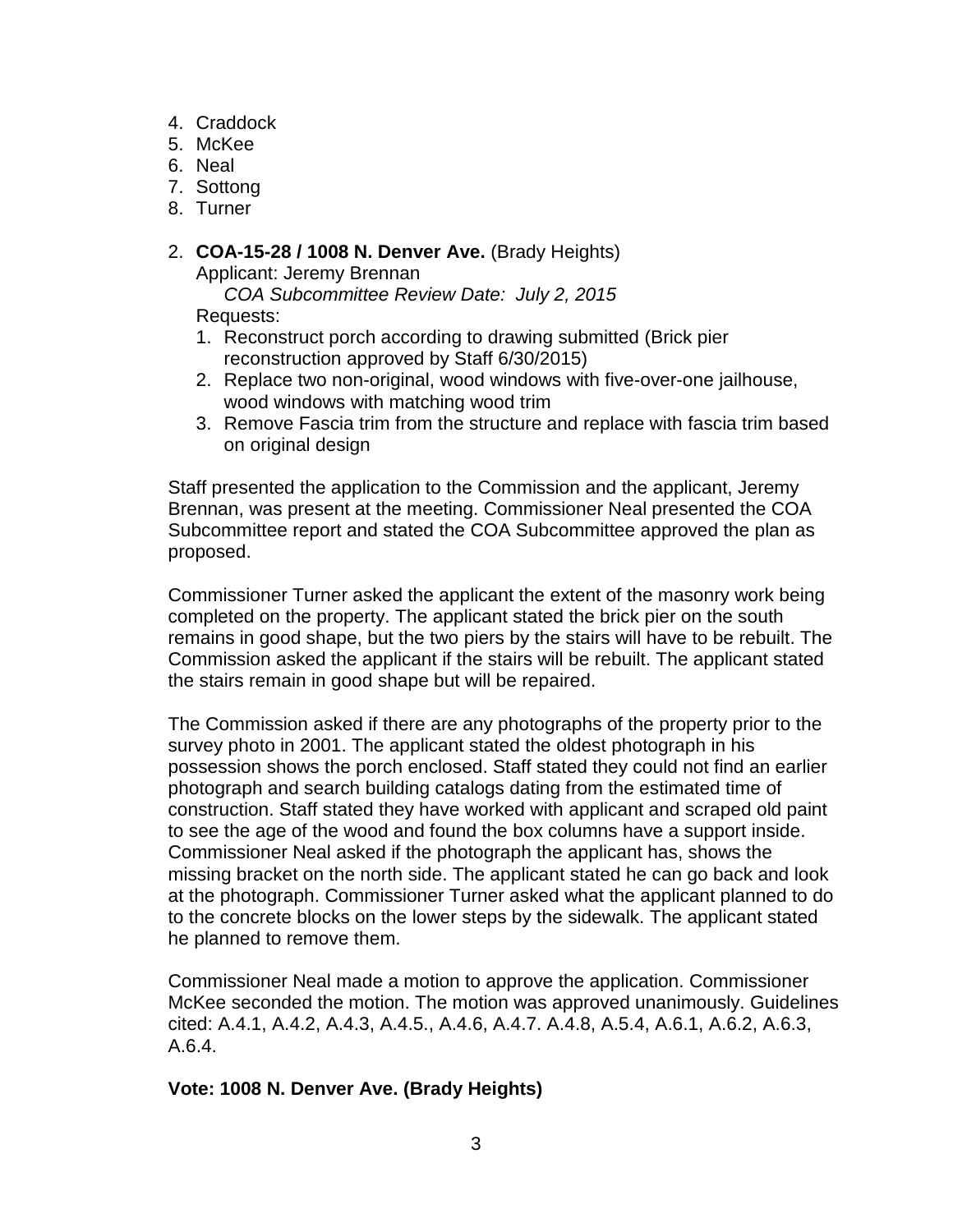**In Favor Opposed Abstaining Not Present** 1. Pounds Snyder Snyder Snyder Snyder Snyder

- 2. Shears
- 3. Schoell
- 4. Craddock
- 5. McKee
- 6. Neal
- 7. Sottong
- 
- 8. Turner

### 3. **COA-15-35 / 1718 S. Rockford Ave.** (Swan Lake)

Applicant: Barron and McClary GC, Inc. for Annie Van Hanken *COA Subcommittee Review Date: None*

Requests:

- 1. Reconstruct front porch according to plan submitted
- 2. Reconstruct retaining wall with dry stack hackett stone

Staff presented the application to the Commission and the applicant's representative, Kurt Barron, was present at the meeting. Staff stated the applicant came to Preservation Commission as a permit request that was stopped. Staff stated this application would normally have been presented to the COA Subcommittee, but the applicant asked to put through as quickly as possible. The applicant's representative stated the house is an infill house, and the porch and retaining wall is the first of the two phases to be completed on the house and the second phase will be siding.

Commissioner Neal stated this application would be a good candidate for the COA Subcommittee, and the application shows improvement to the existing structure. Commissioner Neal stated river rock normally is not found within the district, and brick would be an appropriate alternative. The Commission asked the applicant why the columns in the application drawing are minimally detailed and if he considered top and bottom trim. The applicant stated he planned to match the house to the north, and the drawing failed to show tapered columns and trim.

Commissioner Turner stated the application presents two new stones to the house and asked it the applicant considered using the same material for the porch and retaining wall. The applicant stated he is the general contractor and homeowner decided on the materials. Commissioner Shears asked the applicant if the proposed retaining wall is mortared or free standing. The applicant stated the wall will hold some ground but will be free standing with some mortar which will not be visible.

The Commission discussed the river rock and stated another option would be to use brick for the porch and retaining wall with the retaining wall mortared. The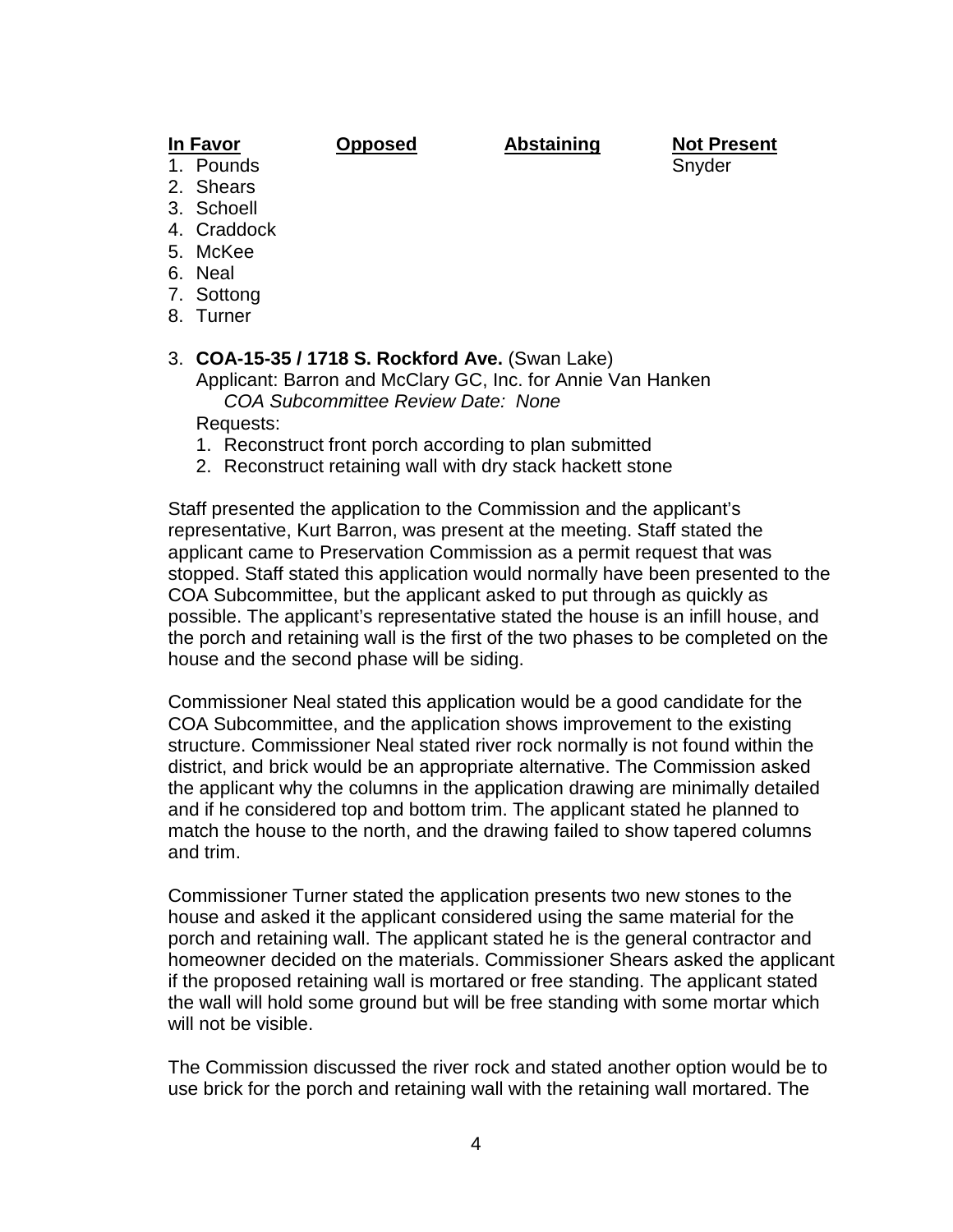applicant's representative asked if the application could be put on hold while he called the homeowner and asked if brick would be an acceptable alternative. The Commission recessed the application until after COA-15-24 was reviewed.

4. **COA-15-24 / 1612 S. Trenton Ave.** (Swan Lake)

Applicant: Kenneth Vives for Steve Mitchell

 *COA Subcommittee Review Date: June 16, 2015 / July 2, 2015* Requests:

1. Construct new single family residence according to plans submitted

Staff presented the application to the Commission and the applicant's representative, Kenneth Vives, was present at the meeting. Commissioner Neal presented the COA Subcommittee reports and stated the COA Subcommittee asked the applicant to provide consistency on the street by retaining the driveway and driveway apron and repairing both where needed. The COA Subcommittee asked the applicant to provide a window on the south elevation, and change the windows on the north elevation from fixed to one-over-one, double hung windows. Commissioner Neal stated the blank wall on the south elevation went under discussion, and the COA Subcommittee agreed to leave it blank to accommodate kitchen cabinets. The applicant added that the driveway apron was damage during demolition and will have to be replaced with matching concrete.

Commissioner Turner asked the applicant if he planned to retain the Sycamore trees. The applicant stated he planned to save them. Commissioner Turner asked the applicant why the house was not up against the setback on the north side to allow for more of a consistent setback for a driveway along the south side. The applicant stated the eave and section of the roof would need to have a higher fire rating since it would be over the 5 ft. setback. Commissioner Reeds asked the applicant how much wider is the house compared to other houses on the same block. The applicant stated 6 ft., and the house to the north is 43 ft. wide. Commissioner Turner asked the applicant has he considered adding a water table where the siding meets the foundation. The application stated it was on the first drawings submitted to the COA Subcommittee where it was discussed. Since there was no water table on the block, the water table was removed. Commissioner Neal asked the applicant if the house to north is 43 ft. in width with the porte-cochère. The applicant stated yes.

Commissioner Schoell asked the applicant if the retaining wall will have a cap similar to the district. The applicant stated he wanted to do a stone cap but houses on the same block did not have it, and the block will be hand cast concrete rock block. Commissioner McKee asked if the window wells for the basement will match existing window wells on the same block. The applicant stated yes. Commissioner Reeds asked the applicant if he wanted the rear detached garage along the alley or did the permit office require an 8 ft. setback.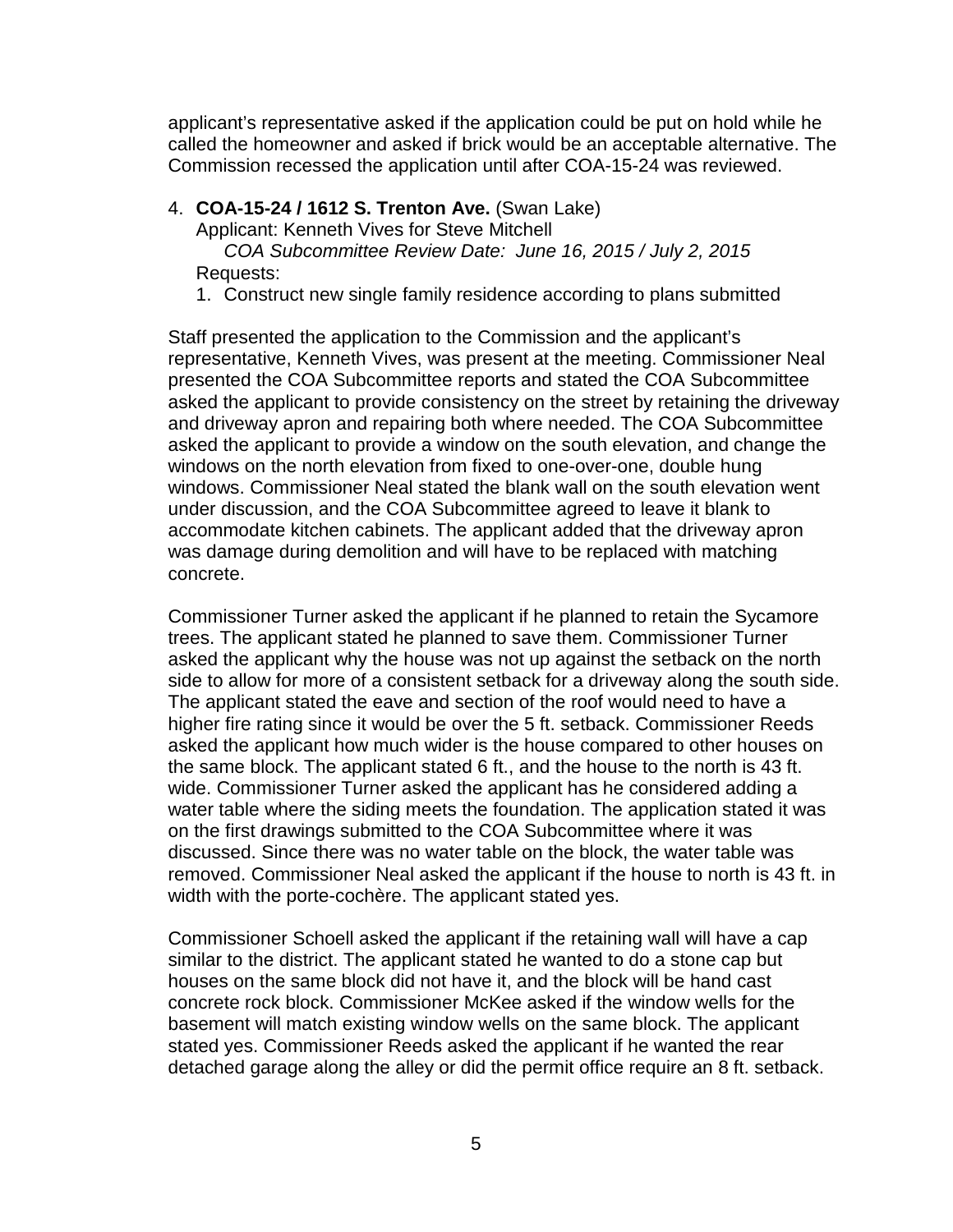The applicant stated the original detached garage was used as an apartment and not a garage, and the 8 ft. setback will allow a rear approach.

The Commission discussed adding a 2 in. cap to the retaining wall. The Commission agreed to keep the foundation wall and retaining wall natural. The applicant stated the rock faces on the other houses are painted, and if the company he purchases the rock face from is bought out then he will have to use chiseled block. The Commission agreed the retaining wall should have a 2 in. cap to match the porch caps and an acceptable alternative to unfinished rock would be brick to match the house for the foundation wall and retaining wall, and the retaining wall will still use a 2 in. cap if brick is used.

Commissioner Neal made a motion to approve the application with the condition that the retaining wall feature 2 inch cap and smooth to match pilaster caps and brick as an alternative in lieu of natural rusticated block for the retaining wall and foundation wall. Commissioner Schoell seconded the motion. The motion was approved unanimously. Guidelines cited: C.1.1, C.1.2, C.1.3, C.1.4, C.1.5, C.2.1, C.2.2, C.2.3, C.2.4, C.2.6, C.3.1, C.4.1, C.4.2, C.4.3, C.5.1, C.5.2, C.5.3, G.2.1, G.2.2, G.2.3.

### **Vote: 1612 S. Trenton Ave. (Swan Lake)**

**In Favor Opposed Abstaining Not Present**

- 1. Pounds Snyder Snyder Snyder
- 2. Shears
- 3. Schoell
- 4. Craddock
- 5. McKee
- 6. Neal
- 7. Sottong
- 8. Turner
- 5. **Revisited: COA-15-35 / 1718 S. Rockford Ave.** (Swan Lake) Applicant: Barron and McClary GC, Inc. for Annie Van Hanken *COA Subcommittee Review Date: None*

Requests:

- 1. Reconstruct front porch according to plan submitted
- 2. Reconstruct retaining wall with dry stack hackett stone

The applicant's representative stated the applicant does not want to use brick and would like to use the river rock, and the applicant is willing to use river rock for both the porch and the retaining wall and not use the Hackett stone. The Commission agreed that river rock may be used in Tulsa, but it is not found within Swan Lake Historic District. The applicant stated he can bring a sample of the river rock. The Commission suggested using Oklahoma stone or present different alternatives of stone to use for the porch and retaining wall. The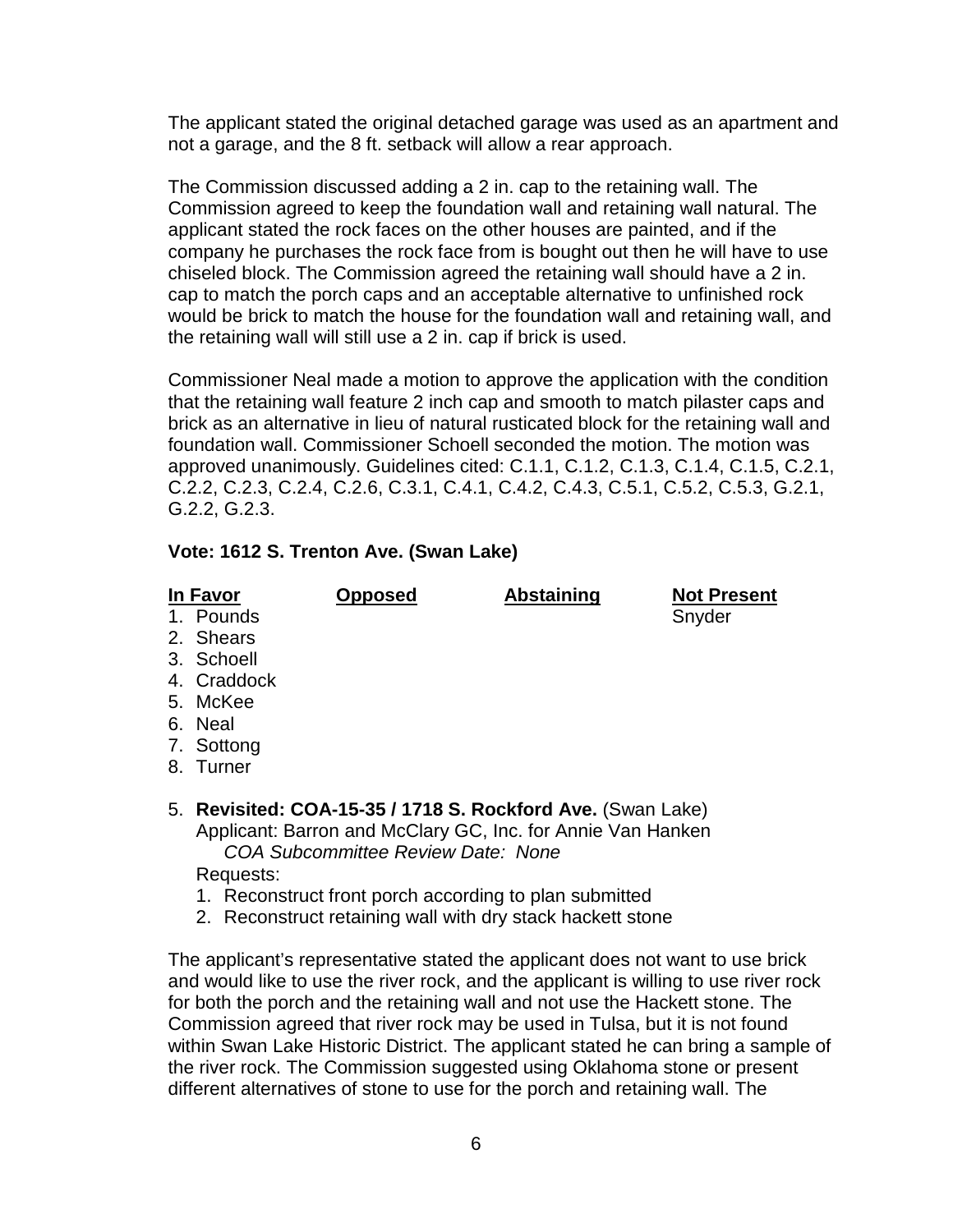applicant's representative asked if Hackett stone would be appropriate for the retaining wall and porch, and if the applicant decided to change the stone could the application come back to the Preservation Commission. The Commission directed if the application was approved for Hackett stone and decided later to use a different material, the applicant would need to submit a new application.

Commissioner Neal made a motion to approve the application with conditions to change river rock to Hackett stone with blue stone cap for the retaining wall and tapered columns with trim to match the neighboring house to the north. Commissioner Schoell seconded the motion. The motion was approved unanimously. Guidelines cited: E.1.1, E.1.2, E.1.3, E.1.4, A.6.1, A.6.2, A.6.3, A.6.4, A.6.5, G.1.3, G.1.5.

### **Vote: 1618 S. Rockford Ave. (Swan Lake)**

| In Favor    | <b>Opposed</b> | <b>Abstaining</b> | <b>Not Present</b> |
|-------------|----------------|-------------------|--------------------|
| 1. Pounds   |                |                   | Snyder             |
| 2. Shears   |                |                   |                    |
| 3. Schoell  |                |                   |                    |
| 4. Craddock |                |                   |                    |
| 5. McKee    |                |                   |                    |
| 6. Neal     |                |                   |                    |
| 7. Sottong  |                |                   |                    |
| $O$ Turnor  |                |                   |                    |

### 8. Turner

### 6. **Windows- Window Repair and Replacement Guide**

Staff stated if any Commissioners missed the any presentations, staff can schedule to meet and go through the presentation. Staff summarized the last meeting, and asked the Commissioners to look through the Window Replacement Guide and provide comments before the next Regular Meeting on Tuesday, July 28, 2015. Staff will need all comments by Wednesday, July 22, 2015.

### C. Reports

A. Chair Report

COA Subcommittee- Commissioner Neal stated he will not be present on the COA Subcommittee meeting on August 6, 2015 and asked Commissioner Schoell to chair the meeting.

B. Staff Report

Staff stated only one staff approval from the last meeting for 1008 N. Denver Ave. to reconstruct the brick piers on the porch.

Staff stated all agenda, staff reports, and minutes can be viewed on the Tulsa Preservation Commission website. Staff asked if a link does not work, please